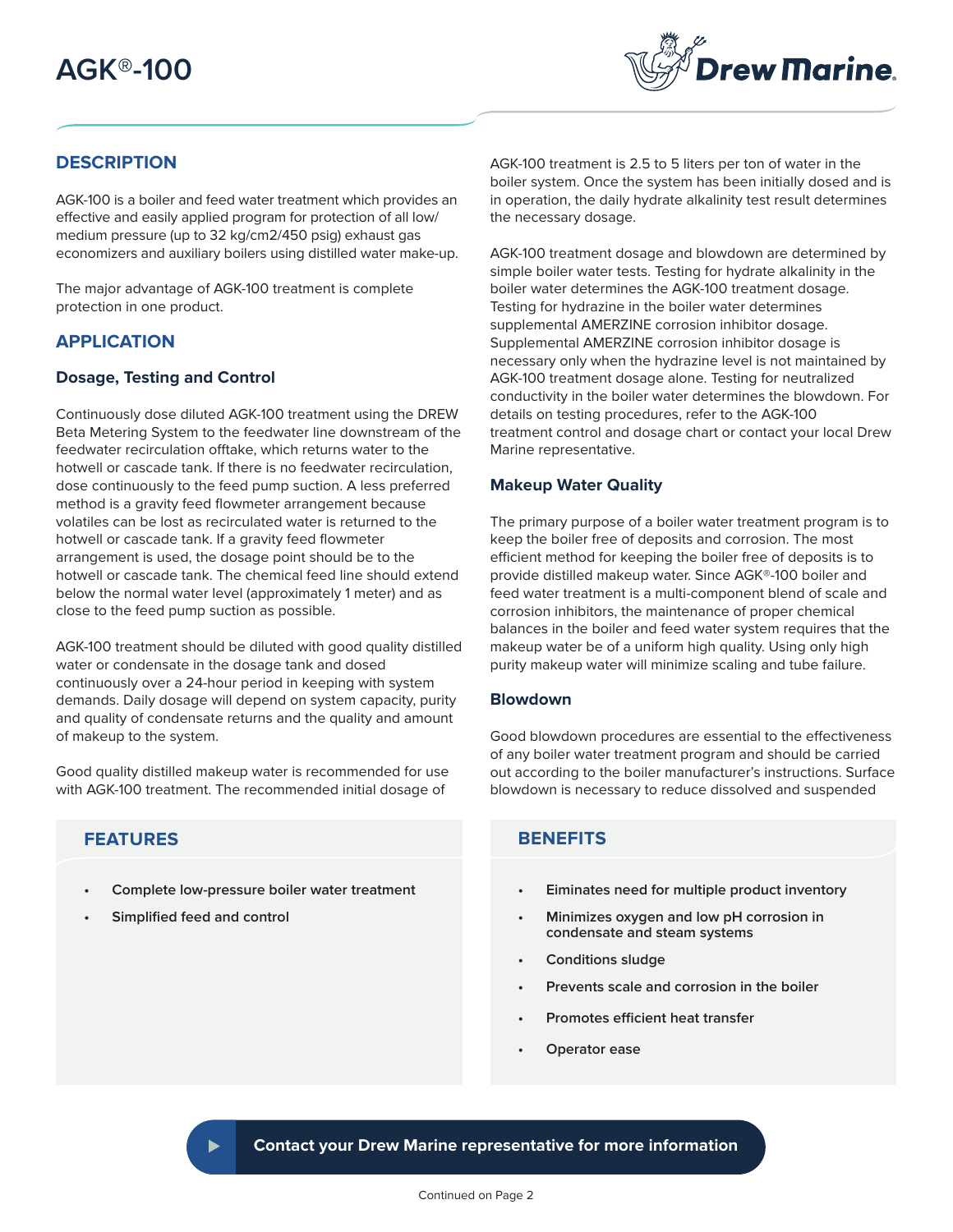

solids. Normal maintenance surface blowdown is sufficient up to a neutralized conductivity of 700 μS/cm. Above a neutralized conductivity of 700 μS/cm, the frequency of surface blowdown should be increased. In addition, weekly flash-blowdown of the header drains or steam separator (where applicable) is recommended to minimize sludge accumulations.

# **TYPICAL PHYSICAL PROPERTIES**

| Appearance:               | Dark, amber liquid |
|---------------------------|--------------------|
| Specific Gravity @ 25° C: | 1.03-1.05          |
| Flash Point (PMCC):       | None               |
| Freezing Point:           | $-2.2^\circ$ C.    |
| pH (Neat):                | 13.9               |
| Freeze/Thaw Stability:    | Complete           |

**NOTE**: Always wear the appropriate personal protective equipment when using this product.

## **PACKAGING**

AGK-100 boiler and feedwater treatment is available in 25- liter pails (PCN 0014407).

## **IMPORTANT INFORMATION**

Drew Marine maintains Safety Data Sheets on all of its products. Safety Data Sheets contain health and safety information for your development of appropriate product handling procedures to protect your employees.

Our Safety Data Sheets should be read and understood by all of your supervisory personnel and employees before using Drew Marine products.